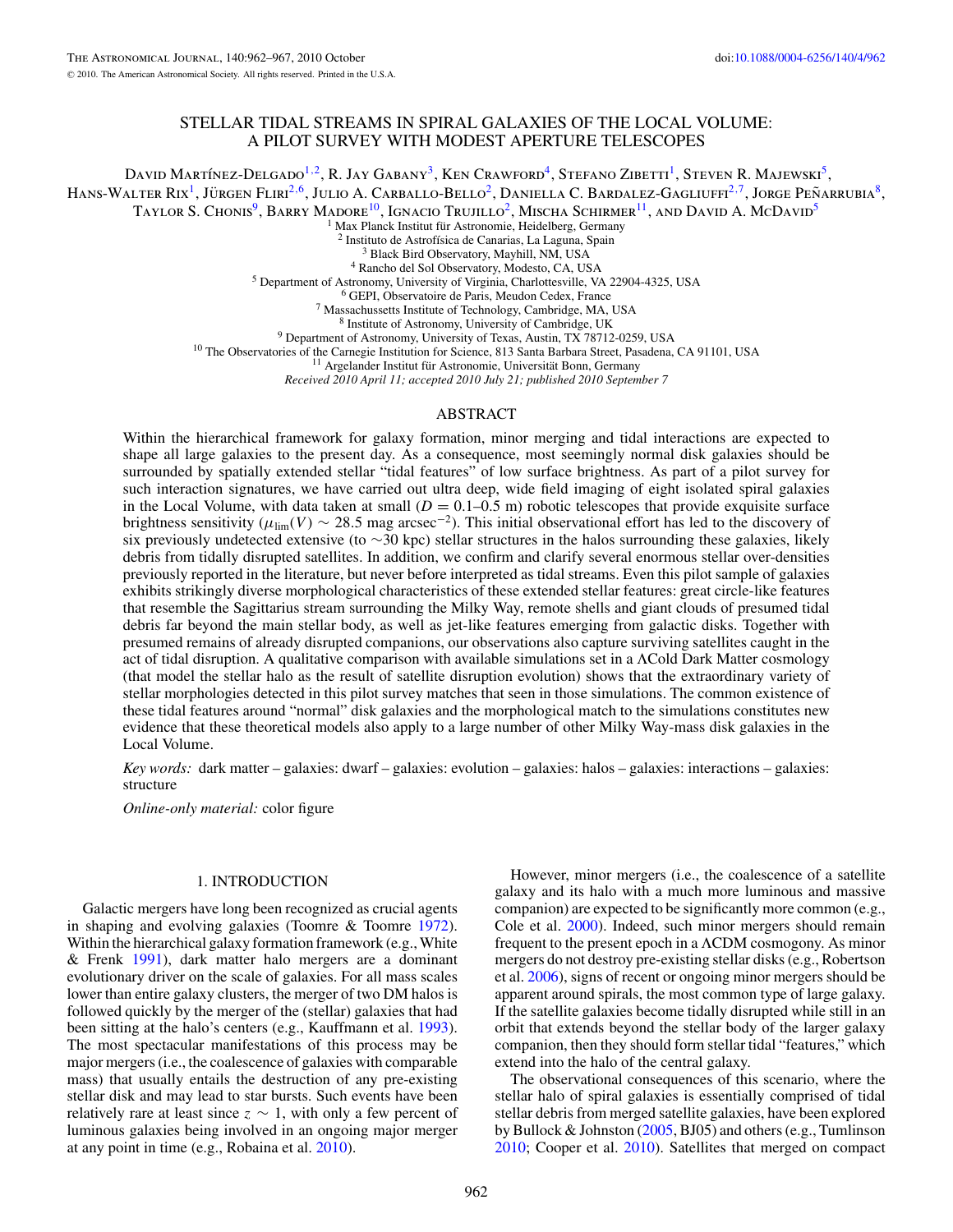<span id="page-1-0"></span>

| Observatories and Other facilities |                 |             |             |               |                                                  |                     |  |  |
|------------------------------------|-----------------|-------------|-------------|---------------|--------------------------------------------------|---------------------|--|--|
| Observatory                        | Location        | Telescope   | Focal Ratio | CCD           | Scale (arcsec pixel <sup><math>-1</math></sup> ) | FOV (arcmin)        |  |  |
| <b>BBO</b>                         | NM. USA         | RCO 0.508 m | f/8.1       | STL-11000     | 0.46                                             | $20.4 \times 30.6$  |  |  |
| RdS                                | CA. USA         | RCO 0.508 m | f/8.1       | Alta KAF09000 | 0.58                                             | $29.3 \times 29.3$  |  |  |
| Mrk                                | South Australia | RC0 0.368 m | f/9         | Alta 16803    | 0.56                                             | $38.2 \times 38.2$  |  |  |
| New Mexico Skies (NMS)             | NM. USA         | APS 0.160 m | f/7         | STL-11000     | .66                                              | $73.7 \times 110.6$ |  |  |

**Table 1**

orbits or a long time ago have phase-mixed into a seemingly smooth component by now. In contrast, merger remnants that are only a few dynamical periods old, either because they occurred recently or on orbits with  $t_{\text{orbit}} \gtrsim 1$  Gyr, should leave stellar streams, rings, or plumes as the "fossil record" of their interactions. BJ05 showed that such tidal debris can exhibit a wide range of morphologies and that such distinctive structural features should be common, perhaps ubiquitous around normal disk galaxies. They also showed that most of the features occur at very low surface brightness ( $\mu_V \gtrsim 28.5$  mag arcsec<sup>-2</sup>) and would therefore not be recognizable in traditional images of nearby galaxies.

The Milky Way and the Andromeda galaxy, both resolvable into individual stars so that low surface brightness streams can more readily be seen, show a wealth of (sub-)structure in the stellar distribution of their outskirts. The most spectacular cases are the Sagittarius tidal stream surrounding the Milky Way (e.g., Majewski et al. [2003\)](#page-5-0) and the Great Southern stream around the Andromeda galaxy (e.g., Ibata et al. [2001\)](#page-5-0), which have become archetype fossil records of satellite galaxy mergers. But overall, the stellar halo structure of both galaxies is complex (e.g., Majewski et al. [1996;](#page-5-0) Belokurov et al. [2006;](#page-5-0) Bell et al. [2008;](#page-5-0) McConnachie et al. [2009\)](#page-5-0).

Both simulations and empirical evidence suggest that there is a great deal of galaxy-to-galaxy variation in the level and the epoch of merging and hence variation in the amount and morphology of tidal debris. Therefore, a more than qualitative comparison between the predicted and observed prevalence of stellar debris around disk galaxies requires a much larger sample that necessarily must include galaxies well beyond the Local Group. The current models predict that a survey of between 50 and 100 parent galaxies reaching to a surface brightness of <sup>∼</sup>30 mag arcsec−<sup>2</sup> should reveal many tens of tidal features, perhaps nearly one detectable stream per galaxy (Bullock & Johnston [2005;](#page-5-0) Johnston et al. [2008;](#page-5-0) Cooper et al. [2010\)](#page-5-0).

However, at present the evidence for tidal streams beyond the Local Group is mostly anecdotal, rather than systematic. The first cases of candidate extragalactic tidal stream candidates were reported a decade ago by Malin & Hadley [\(1997\)](#page-5-0). Using special contrast enhancement techniques on deep photographic plates, these authors were able to highlight two possible tidal streams surrounding the galaxies M83 and M104. Subsequently, deep CCD images of the nearby, edge-on galaxy NGC 5907 by Shang et al. [\(1998\)](#page-5-0) revealed an elliptically shaped loop in the halo of this galaxy. This was the most compelling example of an external tidal stream up to now. More recently, very deep images have clearly revealed large-scale, complex structures of arcing loops in the halos of several nearby, NGC galaxies (NGC 5907: Martínez-Delgado et al. [2008;](#page-5-0) NGC 4013: Martínez-Delgado et al. [2009;](#page-5-0) NGC 891: Mouhcine et al. [2010\)](#page-5-0) as well as more distant, anonymous galaxies (Forbes et al. [2003\)](#page-5-0).

These results suggest that a more systematic survey for tidal streams in the nearby universe is not only practical but required as a new way to constrain models of galaxy formation.

During the past few years, we have initiated a pilot survey of stellar tidal streams in a selected number of spiral systems using modest telescopes operating at very dark sites. Ultimately, the most basic question we will seek to answer concerns the frequency of stellar streams in the Local Volume. Our aim is to test theoretical predictions by comparing substructure counts from our galaxy sample to cosmological simulations. But the models also make predictions about a number of direct observational characteristics (such as the colors, morphologies, spatial coherence, and extent of halo substructures) that can be tested with the results of our survey.

This paper describes the initial results of our pilot study on eight nearby spiral galaxies. These systems were selected for the study because they were already suspected of being surrounded by diffuse-light over-densities based on data collected from available surveys (e.g., POSS-II; SDSS-I) and previously published deep images posted on the Internet by amateur astronomers. While based on a biased sample of systems preselected for substructures, our pilot study serves as a proof of concept for the intended, more systematic survey of halo substructure around spiral galaxies. It also enabled us to resolve the required observing strategies and data reduction methodologies. The results presented here come from a productive collaboration between amateur and professional astronomers, dedicated to exploiting the scientific potential of modest aperture telescopes.

## 2. OBSERVATIONS

This pilot survey was conducted with three privately owned observatories equipped with modest-sized telescopes located in the USA and Australia (see Table 1). Each observing site features very dark, clear skies with seeing that is routinely below 1*.* 5. These telescopes are manufactured by *RC Optical Systems* and follow a classic Ritchey–Chretien design. The observatories are commanded with on-site control computers that allow remote operation and control from any global location with highbandwidth Web access. Each observatory uses proven, widely available, remote desktop control software. Robotic orchestration of all observatory and instrument functions, including multiple target acquisition and data runs, is performed using available scripting software. We also make use of a wide field instrument for those galaxies with an especially extended angular size (e.g., NGC 5055; see Figure [1\)](#page-2-0). For this purpose, we have selected the Astro-Physics Starfire (APS) 160EDF6, a short focal length (*f/*7), 16 cm aperture refractor that provides a field of view (FOV) of  $\sim$ 73.<sup>7</sup> × 110.6 (see Table 1).

Each telescope is equipped with a commercially available CCD camera. The primary survey camera of the Black Bird Observatory (BBO) is the SBIG STL-11000, which uses a Kodak KAI-11000M imaging sensor. This sensor consists of a 4008  $\times$  2672 pixel array with 9  $\times$  9  $\mu$ m pixels. Some of the other facilities use a 16 megapixel camera manufactured by Apogee Instruments, of Roseville (California). The Rancho del Sol (RdS) observatory uses the Alta-KAFO9000 imaging sensor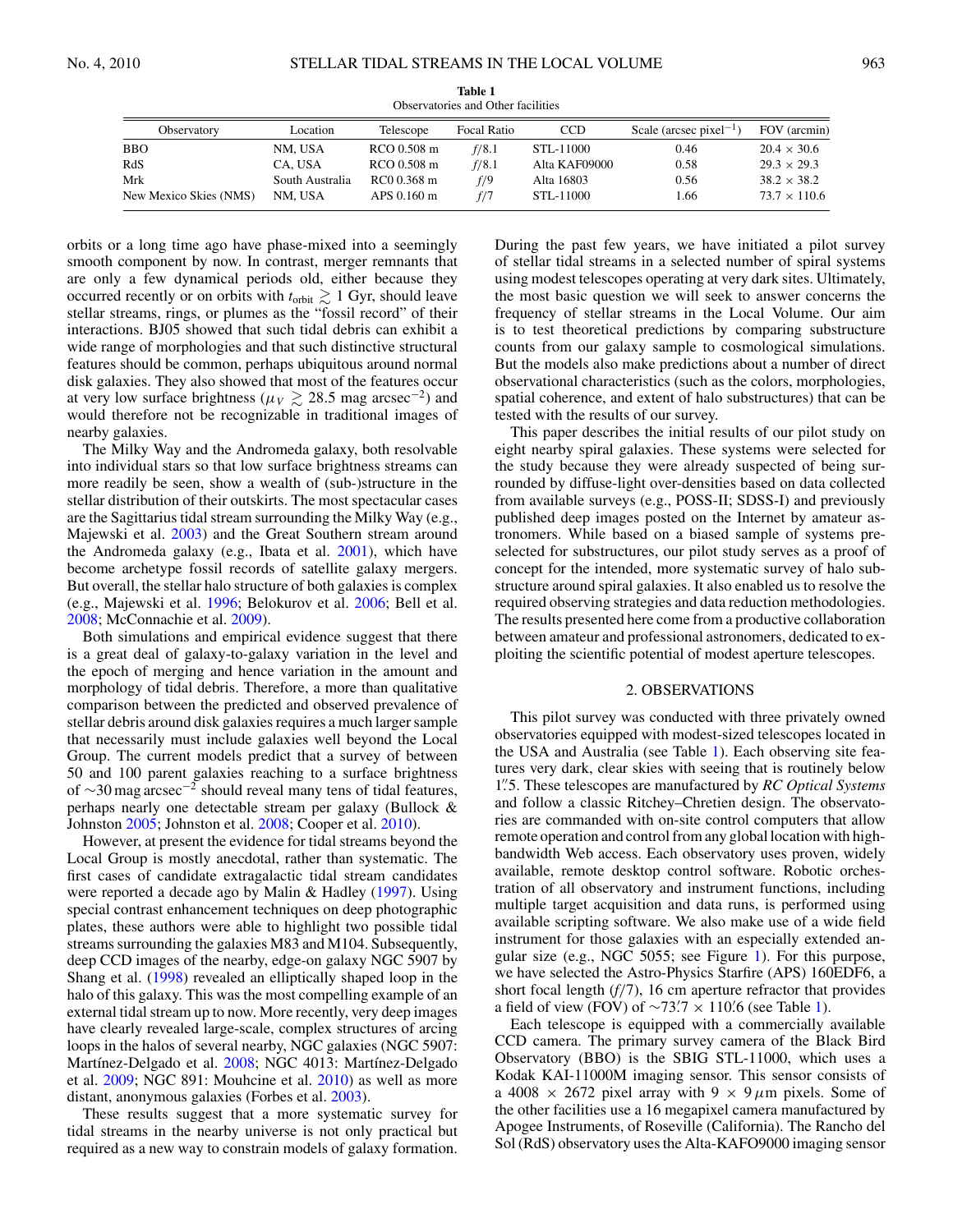<span id="page-2-0"></span>

**Figure 1.** Luminance filter images of nearby galaxies from our pilot survey (see Section [3](#page-3-0) for discussion) showing large, diffuse light substructures in their outskirts: (a) a possible Sgr-like stream in Messier 63; (b) giant plumes around NGC 1084; (c) partial tidally disrupted satellites in NGC 4216; (d) an umbrella-shaped tidal debris structure in NGC 4651; (e) an enormous stellar cloud in NGC 7531; (f) diffuse, large-scale and more coherent features around NGC 3521; (g) a prominent spike and giant wedge-shaped structure seen emanating from NGC 5866 (BBO 0.5 m); (h) a strange inner halo in NGC 1055, sprinkled with several spikes of debris (RdS 0.5 m). Each panel displays a (linear) super-stretched contrast version of the total image. A color inset of the disk of each galaxy (obtained from data from the same telescope as the luminance images) has been over plotted for reference purposes. In addition, some of the original images were also cropped to better show the most interesting regions around each target.

with 3056  $\times$  3056 pixels with 12  $\times$  12  $\mu$ m. The Moorook (MrK) observatory uses a similar CCD camera, the Apogee Alta-KAF16803 with 4096  $\times$  4096 pixels and a smaller pixel size  $(9 \times 9 \mu m)$ .

The tidal stream detection strategy and the procedures used for data acquisition and reduction of the data are the same as those described in our previous papers from this project (Martínez-Delgado et al.  $2008$ ,  $2009$ ). In summary, this strategy strives for multiple deep exposures of each target using a wide bandpass, high throughput, clear optical filter with a near-IR cutoff, also known as a luminance filter, *L*. The typical cumulative exposure times are in the range of 6–11 hr. Data reduction

followed standard techniques described in the afore-mentioned papers. The list of targets, together with the telescopes, and total exposure time used in each case are given in Table [2.](#page-3-0)

Photometric calibration of the luminance filter (*L*) images is not currently available. So, to assess their depth and typical quality in terms of background and flat-fielding, we relied on images of six of our galaxies—NGC 1055, NGC 1084, NGC 3521, NGC 4216, NGC 4651, and NGC 5866—obtained by the Sloan Digital Sky Survey (SDSS; York et al. [2000;](#page-5-0) Data Release 7; Abazajian et al. [2009\)](#page-5-0).

Based on SDSS photometry, we derived photometric equations to convert the *L*-band counts into *g*-band magnitudes.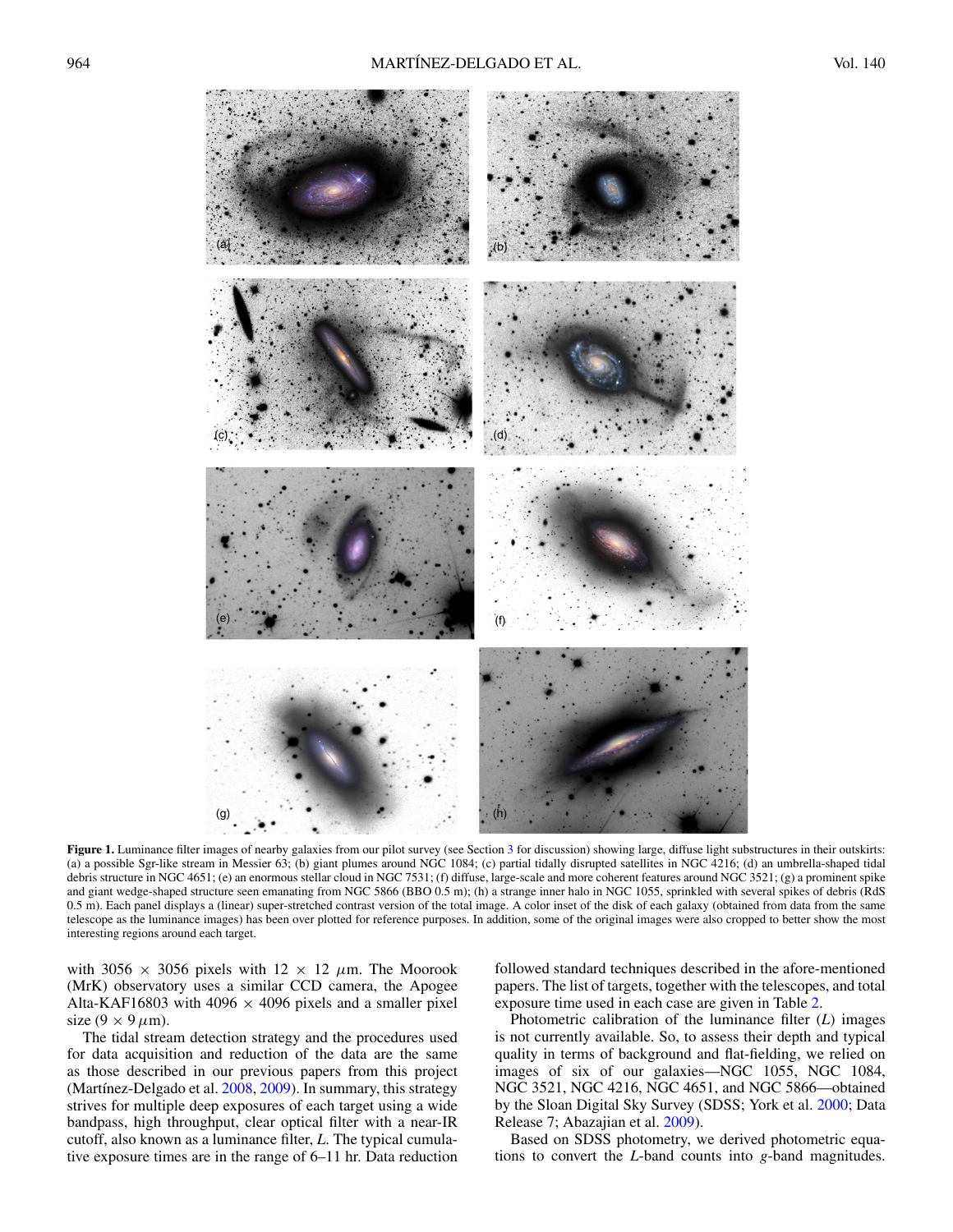**Table 2** Observational Data for Galaxies Displayed in Figure [1](#page-2-0)

<span id="page-3-0"></span>

| Target          | Facility   | Exp. Time $(L)$ | FOV (arcmin)   | Features  |
|-----------------|------------|-----------------|----------------|-----------|
| <b>NGC 5055</b> | NMS 0.16 m | 790             | $37 \times 27$ | A         |
| <b>NGC 1084</b> | BBO 0.51 m | 825             | $15 \times 10$ | GP        |
| <b>NGC 4216</b> | RdS 0.51 m | 1105            | $28 \times 27$ | PD.       |
| NGC 4651        | BBO 0.51 m | 585             | $14 \times 9$  | U         |
| NGC 7531        | Mrk 0.37 m | 600             | $14 \times 10$ | Cl.       |
| <b>NGC 3521</b> | BBO 0.51 m | 495             | $21 \times 16$ | Mx, U?    |
| NGC 5866        | BBO 0.51 m | 315             | $9 \times 7$   | Sp, W     |
| <b>NGC 1055</b> | RdS 0.51 m | 400             | $13 \times 9$  | $Mx$ , Sp |

**Notes.** Column 1: NGC number of the target galaxy; Column 2: observatory name and telescope aperture (see Table [1\)](#page-1-0); Column 3: total exposure time in minutes of the luminance image plotted in Figure [1;](#page-2-0) Column 4: FOV in arcminutes of the zoomed image displayed in Figure [1;](#page-2-0) Column 5: morphology of the tidal features (see Section 3) recognizable in the outskirts of the galaxy (*A*, arcs; *GP*, giant plumes; *PD*, partially disrupted satellite; *U*, umbrella; *W*, wedge; *Cl*, cloud; *Sp*, spike; *Mx*, mixed type).

SDSS image mosaics were constructed as described in Zibetti et al. [\(2009\)](#page-5-0) and high S/N,  $g - L$  color maps of these galaxies were obtained with ADAPTSMOOTH (Zibetti [2009\)](#page-5-0). Using these maps, we estimated the median zero point and the amplitude of the color terms, which turns out to be of the order of 0.1 mag, at most.

There are two main limitations to the depth that can be reached in imaging low-surface brightness features: (1) photon noise and (2) background fluctuations due to flat-field residual, internal reflections, ghosts, scattered light, etc. We estimate the photon noise limit as the surface brightness corresponding to five times rms in  $2''$  diameter random apertures. For background fluctuations, we estimated the median sky level rms in selected boxes, several tens to hundred arcseconds per side, spread around the galaxies. We find that the typical  $2<sup>''</sup>$  diameter detection limit is  $27.2 \pm 0.2$  mag<sub>g</sub> arcsec<sup>-2</sup>, while the typical background fluctuations correspond to 28.5  $\pm$  0.5 mag<sub>g</sub> arcsec<sup>-2</sup>.<sup>12</sup> It is worth noting that for the corresponding SDSS *g*-band images we measured 25 and 28.7, respectively. This shows that our images are roughly ten times deeper than the SDSS data in terms of photon statistics and are mainly limited by systematic background uncertainties, which are comparable to those of the SDSS data. This implies that our images have high efficiency in detecting sharp or localized features but background fluctuations hamper our ability to accurately measure smooth diffuse light.

## 3. THE RANGE OF TIDAL STREAM MORPHOLOGIES IN THE LOCAL UNIVERSE

Figure [1](#page-2-0) presents recent images of eight nearby spiral galaxies that were found to be surrounded by very low surface brightness structures. In the cases shown, such features were suspected to be present based on various imaging sources including the SDSS-I and POSS-II. Our new observations have enabled the discovery of six morphologically unique tidal stream candidates and reveal the likely tidal nature of numerous faint galaxy structures reported over the last 40 years from inspection of photographic plates. Interestingly, these features do not have H i counterparts in the available radio surveys (e.g., THINGS: Walter et al. [2008\)](#page-5-0), nor do they display any evidence of recent star formation. This is consistent with features that are predominantly stellar streams

tidally stripped from dwarf satellite galaxies. The reality of these enormous structures was confirmed through independent images obtained with multiple telescopes given in Table [1;](#page-1-0) we present the deepest of those images in Figure [1,](#page-2-0) with the particulars of these images given in Table 2. A detailed investigation of these streams and their properties will be given in a forthcoming contribution (D. Martínez-Delgado et al. 2010, in preparation).

Results of our first forays into low surface brightness imaging included the detection of gigantic looping structures, analogous to the Milky Way's Sagittarius stream, around the spiral galaxy NGC 5907 (Martínez-Delgado et al. [2008\)](#page-5-0). Our image of NGC 5055 here (Messier 63: Figure [1\(](#page-2-0)a)) uncovers a similar, faint, arcing feature in its halo. This presumed tidal stream was first detected in very deep images obtained with the 16 cm APS apocromatic refractor. This galaxy's giant surrounding structure extends ∼30 kpc from the center of NGC 5055 and appears to be unrelated to any faint outer regions of the extended disk that were previously detected by the *Galaxy Evolution Explorer* space telescope (and also, incidentally, detected in our data). Some insights about this arc were previously reported by van der Kruit [\(1979\)](#page-5-0) using photographic plates. The position of the stream's progenitor remains unknown—it may be completely disrupted or may lie hidden behind the galaxy's disk.

Our BBO image of the nearby galaxy NGC 1084 (Figure [1\(](#page-2-0)b)) also displays three giant disconnected plumes of similar width extending a large galactocentric distance (∼30 kpc) into its halo. Two of these tails emerge in opposite directions from the inner region of the galaxy, while a third one appears completely disconnected from the galaxy. These features were first detected after a close visual inspection of SDSS images. However, it remains difficult to assert if this collection of arcing features is associated with one or several different merger events.

In addition to the remains of presumably long disrupted companions, our data also capture the ongoing tidal disruption of satellite galaxies that are still visible, seen as long tails extending from the progenitor satellite. Perhaps, the most conspicuous examples can be seen in the image of NGC 4216 (Figure  $1(c)$  $1(c)$ ). This panoramic view of the galaxy shows two satellites with distinct cores and extremely long tails that extend several kiloparsecs into the principal galaxy's halo. The host galaxy also displays a prominent thick disk with several pillars arising from it. The nature of these features (tidal debris or ram pressure signatures) is discussed at length in D. Martínez-Delgado et al. (2010, in preparation).

Among the most conspicuous features found in our survey are coherent structures that resemble an open umbrella and extending tens of kiloparsecs into the host spiral's halo. These spectacular formations are often located on both sides of the principal galaxy and display long narrow shafts that terminate in a giant, partial shell of debris. The most remarkable example so far detected is in NGC 4651, shown in Figure  $1(d)$  $1(d)$ . This is also the brightest tidal stream detected in our pilot survey (visible even in very short exposure times). The jet-like feature is strikingly coherent and narrow. This feature was previously reported by Vorontsov-Velyaminov [\(1959\)](#page-5-0) but never interpreted as a stellar tidal stream. Moreover, our deep image shows an additional, spectacular, crescent-shaped shell surrounding the east side of the galaxy that should correspond to the apocenter of the dwarf galaxy progenitor. Interestingly, a possible second arc on the western side of the galaxy can also be seen in this image. This structure is less obvious because it is partially hidden by the galaxy's disk. This suggests that we are observing a moderately inclined structure projected into the halo of NGC 4651.

<sup>12</sup> *g*-Band AB magnitudes are typically 0.3 mag higher than *V*-band Vega magnitudes (see Smith et al. [2002\)](#page-5-0).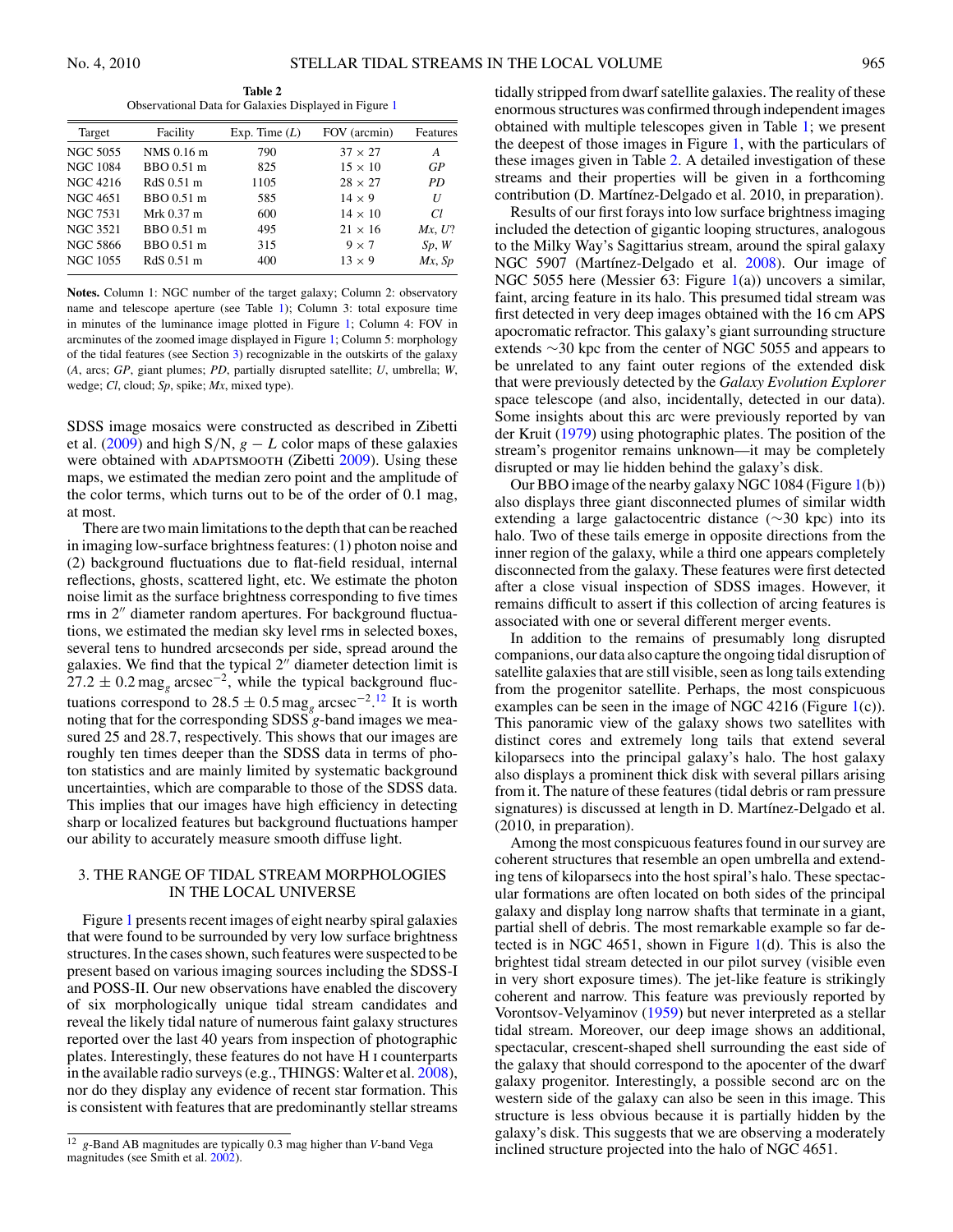<span id="page-4-0"></span>The giant, diffuse, cloud-like structure seen in the halo of NGC 7531 (Figure  $1(e)$  $1(e)$ ) was first reported by Buta [\(1987\)](#page-5-0) from an inspection of photographic plates. This author classified it as a possible dwarf companion (named A2311.8-4353) in orbit about this spiral galaxy. The report also offered some insights about tidal disruption. Our deeper images clearly reveal the actual shape and extension of this intriguing feature including the presence of small-scale substructuring. Its size is comparable to the disk of the host galaxy. We suspect it might be the shell component of an umbrella-like structure, like that discussed above.

Our images have also reveal the presence of smooth largescale structures that contain coherent substructures spread above and below the plane of several galaxies. These examples (Figures  $1(g)$  $1(g)$  and  $1(h)$ ) are excellent candidates for systems with "mixed-type" stream ensembles (see Section 4), although alternate origins cannot be rejected. Perhaps the most remark-able system is NGC 1055 (Figure [1\(](#page-2-0)h)). This galaxy displays a clear boxy-shaped inner halo sprinkled with a plethora of coherent "spikes" that seem to emerge from the galaxy's disk. But the most striking examples of spike-like structures that have been detected in our survey thus far are those associated with NGC 5866 (Figure  $1(g)$  $1(g)$ ). In this system, a collimated structure extends ∼8 kpc into the galactic halo. This galaxy also displays more substructure in its "smooth" component, such as a wedge of material in the plane of the disk on its eastern side. The morphology of this disk extension is consistent with the remnants of a recent merger event (e.g., see model F in Figure 6 in Cooper et al. [2010\)](#page-5-0). In a similar way, the diffuse structure detected around NGC 3521 (Figure  $1(f)$  $1(f)$ ) also contains some discernible substructure, such as an almost spherical cloud of debris visible on its eastern side and a large, more elongated cloud on its western side. Both structures may represent debris shells belonging to an umbrella-like structure, as seen in the image of NGC 4651 (Figure [1\(](#page-2-0)d)), but their fuzzier appearance could suggest that they were accreted much farther in the past.

### 4. DISCUSSION AND FUTURE WORK

Our pilot survey of tidal streams associated with nearby galaxies has revealed that many spiral galaxies in the Local Universe contain significant numbers of gigantic stellar structures that resemble the features expected from hierarchical formation. Although we have only explored a handful of galaxies, our collection already presents a wide spectrum of morphologies for these stellar features. Some of them maybe have analogs in the Milky Way—e.g., (1) great arc-like features that resemble the Milky Way's Sagittarius, Orphan, and Anticenter streams (e.g., Majewski et al. [2003;](#page-5-0) Belokurov et al. [2006,](#page-5-0) [2007b;](#page-5-0) Grillmair [2006\)](#page-5-0) and (2) enormous clouds of debris that resemble our current understandings of the expansive Tri-And and Virgo overdensities and the Hercules-Aquila cloud in the Galactic halo (Rocha-Pinto et al.  $2004$ ; Belokurov et al.  $2007a$ ; Martínez-Delgado et al. [2007;](#page-5-0) Juric et al. [2008\)](#page-5-0). Our observations also uncover enormous features resembling giant "umbrellas," isolated shells, giant plumes of debris, spike-like patterns emerging from galactic disks, long, tightly coherent streams with a central remnant core and large-scale diffuse forms that are possibly related to the remnants of ancient, fully disrupted satellites.

Remarkably, the diverse morphologies of stellar tidal features detected in our pilot data nearly span the range of morphologies seen in cosmologically motivated simulations. Therefore, they already represent the most comprehensive evidence matching

and supporting the detailed hierarchical formation scenario predictions for galaxies similar to the Milky Way. We illustrate this through comparison with the set of 11 available snapshots featuring stellar halo models from BJ05. Each model was constructed with different merger histories in a ΛCDM universe and provides an external, panoramic view of surviving tidal debris (see Figure [2\)](#page-5-0) from about 100 satellites. These low-mass systems were "injected" into a central halo potential along orbits whose distributions are consistent with current cosmological models.

Even when limiting the output of the simulations to a surface brightness comparable to our observational limit, the different stream morphologies seen fossilized in these nearby spiral halos (see Figure [1\)](#page-2-0) can easily be identified in snapshots of the model halos as well. This is illustrated by Figure [2,](#page-5-0) which compares the most conspicuous types of tidal debris detected in our survey with those visible in the model snapshots for three different assembly histories. The abbreviations used in this figure correspond to the following tidal debris types: *A*, great circles; *Sp*, Spikes; *U*, umbrellas; *PD*, partial-disrupted satellites;  $GP$ , giant plumes;  $Mx$ , possibly mixed-type streams.<sup>13</sup> From an analysis of their models, Johnston et al. [\(2008,](#page-5-0) see their Figure 1) concluded that the observed stream morphology is principally dependent upon the progenitor satellite's orbit and accretion epoch. For example, great circle features (like those seen around NGC 5907 and M63; labeled *A* in Figure [2\)](#page-5-0) apparently arise from near circular orbit accretion events that occurred 6–10 Gyr ago. Straight narrow features with associated shells (e.g., the spikes in NGC 5866 and the umbrella-shaped structure in NGC 4651, labeled "*Sp*" and "*U*," respectively, in Figure [2\)](#page-5-0) were formed in a similar epoch from low-mass satellites in almost radial orbits. Finally, the large-scale diffuse structures observed around NGC 1055 and NGC 5866 (labeled *Mx* in Figure [2\)](#page-5-0) could correspond to the mixed-type category pointed out by these authors, in which case they represent the debris of one accreted satellite that occurred longer than 10 Gyr ago that have had time to fully mix along its orbit.

Figure [2](#page-5-0) also illustrates how the stochastic nature of halo formation (Cooper et al. [2010\)](#page-5-0) leads to a large variety of substructures in the outer regions of the galaxies: each halo displays a unique and very complex pattern of stellar debris caused by different defunct companions. This morphological variance among different galaxies should be largest for brighter streams, typically formed by massive and quite recent mergers. This would explain why our modest sample, which was constructed to contain comparatively prominent streams in the Local Universe, reveals such a wide variety of detected streams. Despite the biased sample selection, the results presented here may constitute the first comprehensive observational evidence to support that the predicted great diversity of stellar halos*/*stream morphologies is actually present in nature.

Encouraged by this pilot survey, we have embarked on the first systematic search for stellar tidal streams in a complete, volume-limited sample of spiral galaxies up to 15 Mpc (i.e., the Local Volume). This will result in the first comprehensive census of stellar stream structures within the Local Volume and it will enable meaningful statistical comparisons with cosmological simulations. The frequency of streams, their stellar populations, and their morphologies will help reveal the nature of the progenitors and lend insights into the underlying structure

<sup>13</sup> This tight correspondence of observation and theory also holds for the comparison with the more recent simulations by Cooper et al. [\(2010\)](#page-5-0).